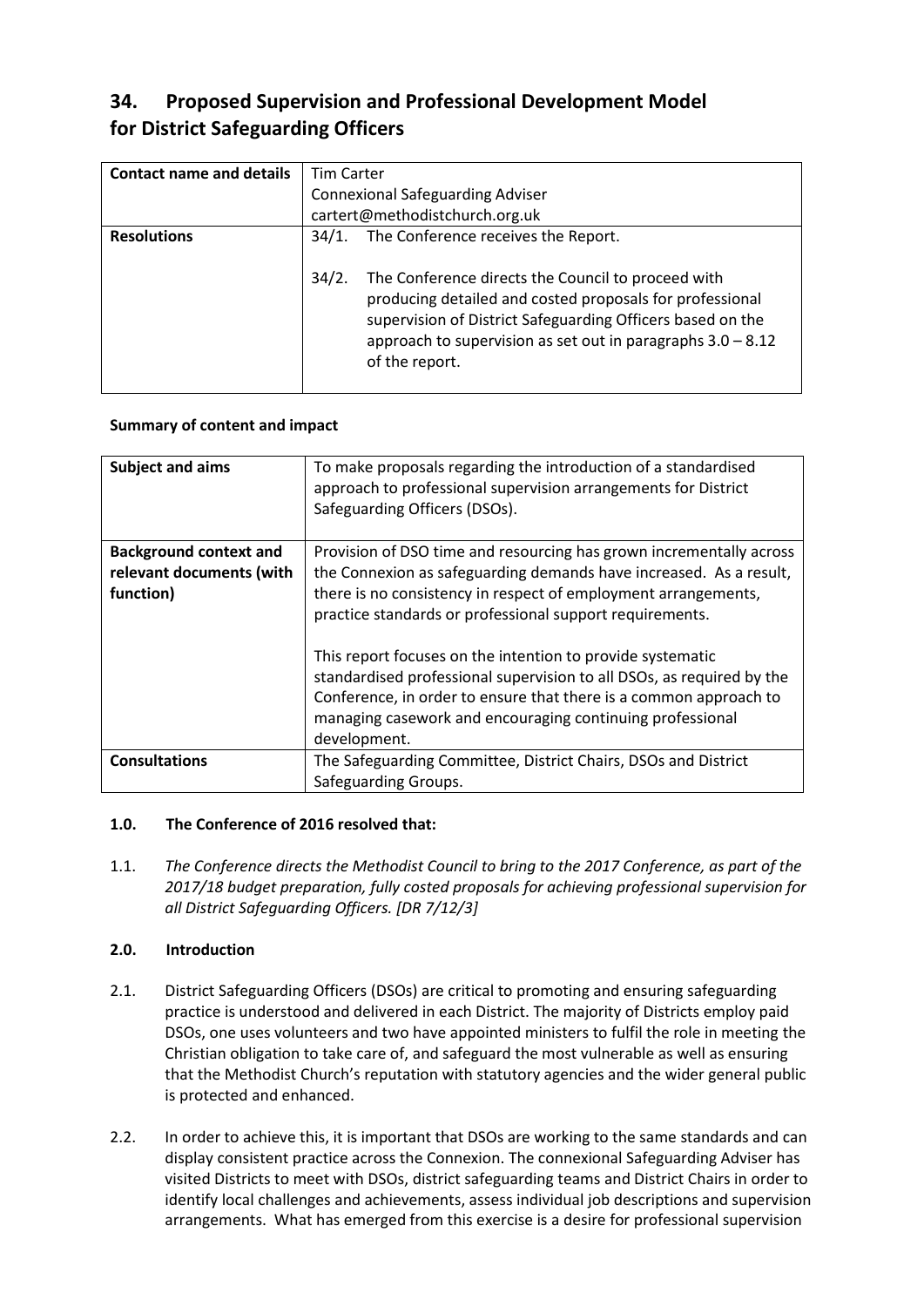for each DSO enabling greater standardisation and consistency in the work, undertaking of risk assessments and delivery of training.

- 2.3. In the following discussion it is assumed that DSOs have a single role. Currently two DSOs are ordained (one a deacon and one a presbyter). Therefore, consideration will be given to their circumstances (and anyone in the future) whereby the different supervision arrangements they may be subject to from different parts of the church will be coordinated and a clear agreement established with those who have supervisory/ line management responsibility.
- 2.4. The Council has directed the Strategy and Resources Committee, in consultation with the Safeguarding Committee and the Chairs' Meeting, to
	- (a) identify a pattern of supervision for DSOs;
	- (b) propose an appropriate budget for such supervision;
	- (c) report to the Council no later than January 2018.
- 2.5. The 2018 Conference will therefore be presented with detailed and costed proposals, which will form part of the budget narrative.

### **3.0. What supervision means**

- 3.1. Development of a formal professional supervision structure for DSOs is consistent with the broad aims of supervision arrangements which are being introduced over the coming years for ministers (subject to the Conference agreement of a supervision policy in 2017). Both initiatives are indicative of a growing awareness that supervision is good for the accountability of the individual being supervised and the Church and Conference with whom they are in Full Connexion as well as providing a framework within which their own support and development needs can be addressed.
- 3.2. This does not mean that the supervision of DSOs has the same theological and ecclesiological understanding as undergirds the supervision proposals for ministers, but it will follow the core functions with a focus on professional safeguarding casework, practice and decisionmaking. This draws on standard models of social work casework management.
- 3.3. Bringing supervision proposals for ministers and DSOs to the Conference emphasises the connection and coherence of approach with the final report from the Past Cases Review Implementation Group and enhances the Church's further development of robust safeguarding provision to meet current demands and continue to establish firm foundations for future expectations.

#### **4.0. Safeguarding and supervision**

- 4.1. Supervision is a two-way dialogue defined as "a process by which one worker is given responsibility by the organisation to work with another worker(s) in order to meet certain organisational, professional and personal objectives" (Tony Morrison, 2001).
- 4.2. Research indicates that there is a strong link between the quality of supervision and outcomes for children and adults, including safeguarding and protection.
- 4.3. For the purposes of Methodist safeguarding supervision, we are concentrating on casework and professional development functions.
- 4.4. Supervision for DSOs will provide a structure for looking at: • Accountability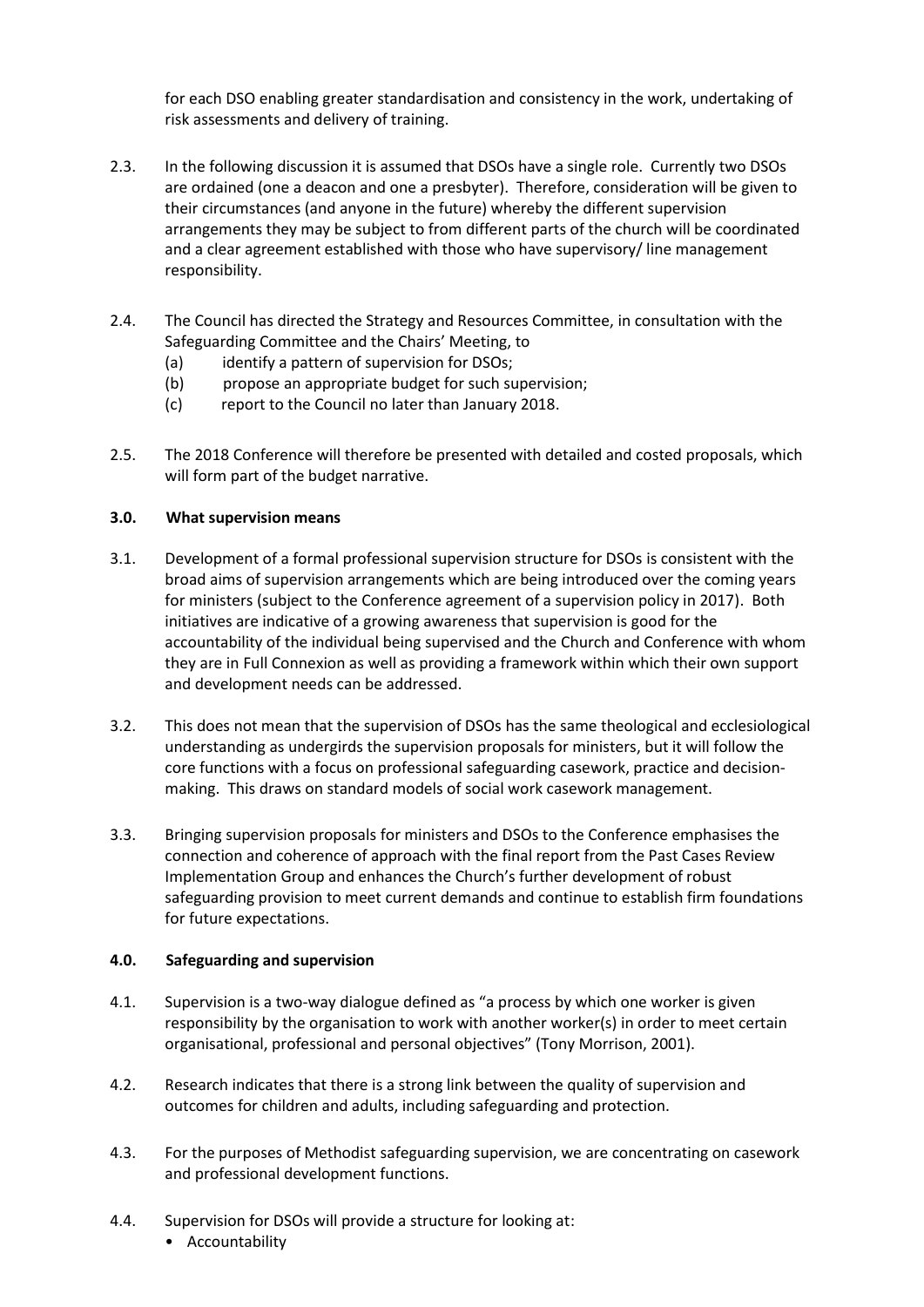- Learning and development
- Support and challenge

# **5.0. The ten aims of supervision**

- 5.1. To enable the effective safeguarding of children, young people and adults at risk.
- 5.2. To ensure the DSO is supported to carry out their duties effectively and efficiently and that work has clear purpose and delivers good outcomes for the beneficiaries.
- 5.3. To provide a reflective space for professional safeguarding discussion, challenge, advice and consideration of options and approaches.
- 5.4. To ensure the skills of the DSO continue to be developed.
- 5.5. To identify solutions to address issues of practice or policy as they arise.
- 5.6. To ensure good practice and to challenge and manage poor practice.
- 5.7. To ensure that health and well-being at work matters are addressed.
- 5.8. To assist in the continuous professional development of the DSO.
- 5.9. To ensure good practice in relation to equalities and diversity.
- 5.10. To ensure that professional practice and regulatory requirements are met.

# **6.0. Supervision Agreement**

6.1. Each DSO will have a Supervision Agreement with their supervisor (see Appendix 1 for draft agreement template) which will set out a structure and framework for supervision and be reviewed on an annual basis.

# **7.0. Content of supervision**

- 7.1. Update on actions from previous supervision.
- 7.2. Progress of casework, review and evaluation of outcomes to include adherence with Methodist policies and procedures, regulatory requirements and professional standards.
- 7.3. Safeguarding, protection and health and safety matters.
- 7.4. Equalities and diversity matters.
- 7.5. Professional development, learning and support needs.
- 7.6. Additional agenda items brought by either the supervisor or supervisee.

# **8.0. Supervision meetings**

- 8.1. There will be set supervision meetings approximately every 4 6 weeks. The supervisor will be available for consultation and advice during normal working hours as well. At least every second supervision meeting should be face to face and other meetings can be by telephone or Skype. This will ensure that each DSO receives eight to twelve formal supervision sessions annually with a face-to-face contact at least quarterly.
- 8.2. Each supervisor will cover DSOs in regional proximity to each other and this will lend itself to opportunities for further group supervision and peer-to-peer support arrangements but this will be in addition to core individual supervision arrangements.
- 8.3. Supervision will take place in a confidential and uninterrupted setting that can include by phone or Skype.
- 8.4. If the DSO requires more frequent supervision, for any reason, or feels that supervision is not meeting their needs this should be discussed with the supervisor.
- 8.5. All supervision meetings should be recorded and notes agreed and signed by both parties. The author will record any amendments or disagreement regarding the content of the notes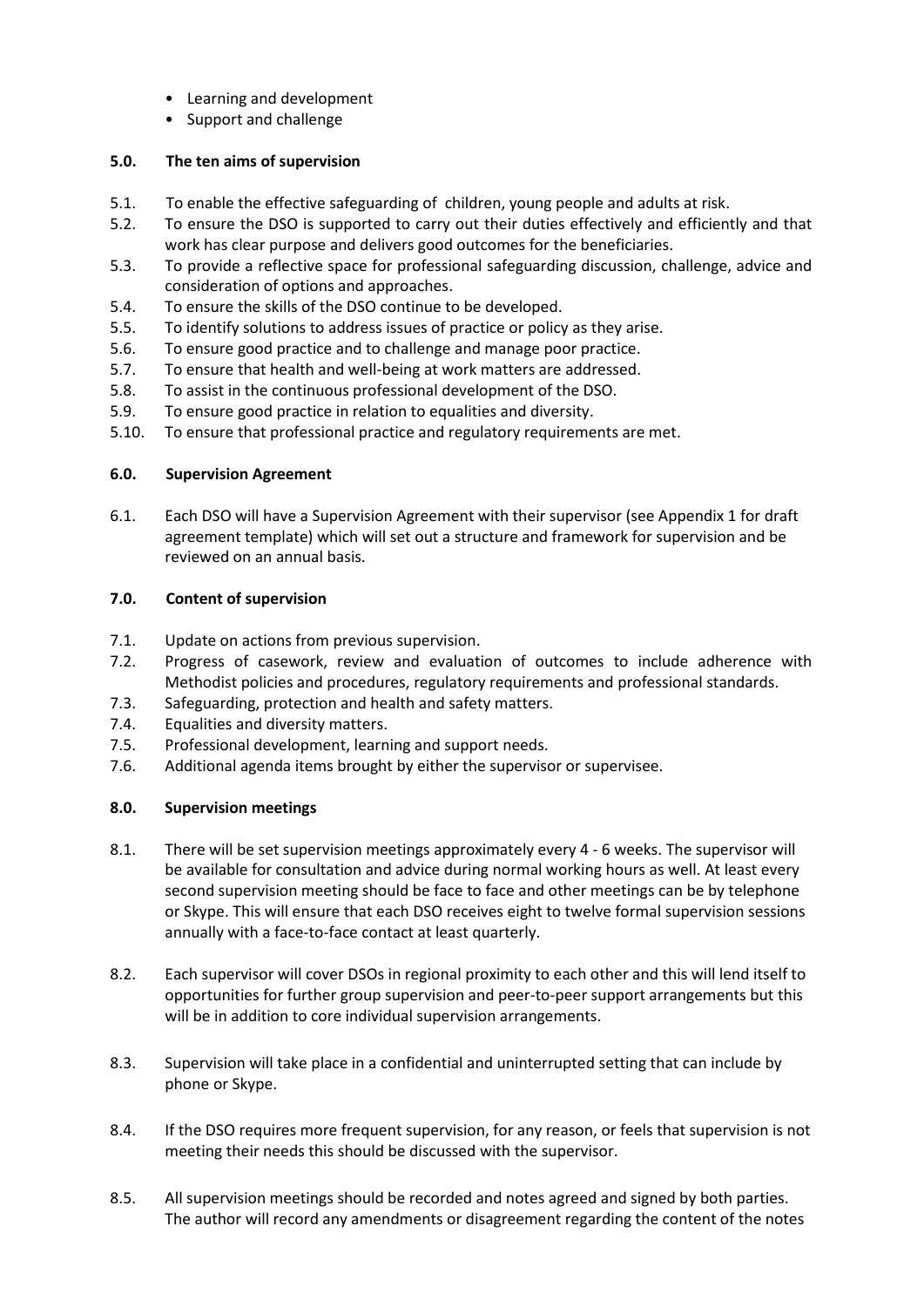on the relevant record. Each set of notes should be dated with the name of the person who authored them.

- 8.6. All actions should be clearly identified.
- 8.7. All actions should be followed up in subsequent supervision sessions and all outcomes recorded.
- 8.8. Service users should not be explicitly referenced in supervision minutes. Initials should be used instead.
- 8.9. Where a discussion takes place and/or actions are identified in relation to a service user, this information should be recorded on the case file.
- 8.10. Supervision notes are the property of the Methodist Church and are accessible to the DSO, supervisor, DSO line manager and the Safeguarding Adviser.
- 8.11. Records may be made available during a management investigation or if required by an external agency for a legitimate purpose. The District Chair or Safeguarding Adviser must approve all access to records.
- 8.12. Access to supervision notes must be provided to regulatory bodies but only with confirmation of identification of the inspector/s and there is a legitimate purpose (ie inspection) and in any legal proceedings.

#### **\*\*\*RESOLUTIONS**

- **34/1. The Conference received the Report.**
- **34/2. The Conference directed the Council to proceed with producing detailed and costed proposals for professional supervision of District Safeguarding Officers based on the approach to supervision as set out in paragraphs 3.0 – 8.12 of the report.**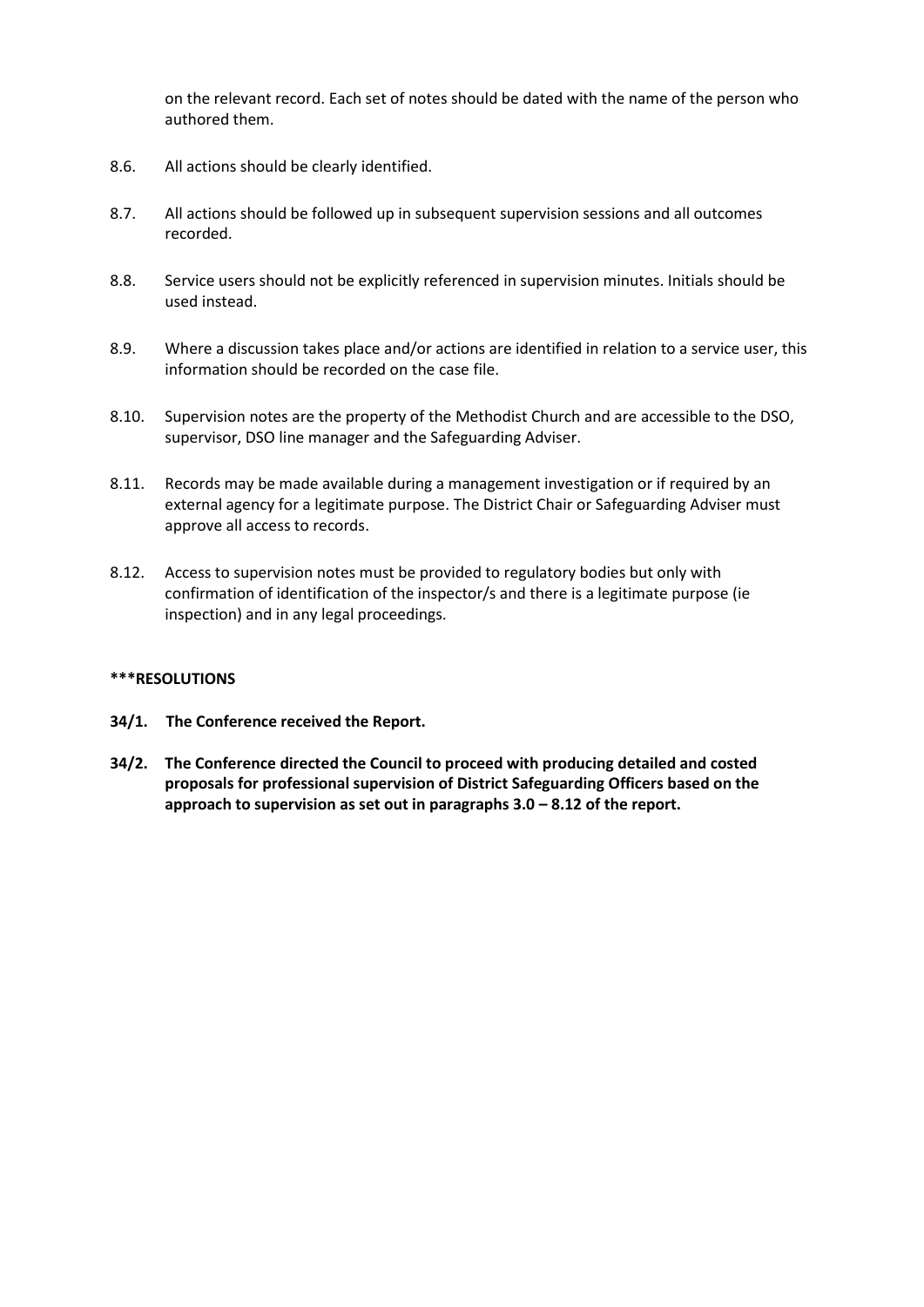### Appendix 1 **[Methodist](http://livelink.barnardos.org.uk/livelink91/livelink.exe?func=ll&objId=213428845&objAction=viewheader) Church Safeguarding Supervision Agreement**



### **Supervision Agreement between (DSO) and (CST Supervisor)**

- 1. **Connexional Safeguarding Team Supervision** functions to
	- assess and support the DSO's work
	- provide support and challenge to the DSO
	- assist in the ongoing professional development of the DSO
	- mediate between the DSO, the Church and other stakeholders

Both parties agree the purpose of good supervision is to enable more effective work practices, which lead to better outcomes for children, young people, adults, families and other stakeholders we support.

#### 2. **The content and focus of supervision meetings will based on**

- A mutually agreed agenda
- An overview of (DSO's) workload and action planning for the work
- Monitoring (DSO's) workload capacity, to ensure the workload is reasonable and achieved
- A recognition of (DSO's) professional achievements, knowledge and skills whilst also attending to (DSO's) ongoing development needs
- An environment where equality and diversity practice can be developed on a continual basis
- (DSO's) annual appraisal goals, which will include linking of theoretical frameworks to practice
- (DSO's) desire to reflect on their work and to be challenged

#### 3. **Agreed supervision arrangements**

- Formal Supervision meetings will take place at least 4-6 weekly.
- Supervision meetings will last between 1-2 hours.
- (Supervisor) will record supervision meetings and take up amendments/ corrections at the next meeting.
- One copy will be retained by each person. The record is the property of the Methodist Church. (Supervisor) will retain his/her copy securely and confidentially. Records may be made available in a disciplinary or grievance investigation, or if required by an external agency for a legitimate purpose. When a member of staff leaves the Methodist Church the supervision file will be forwarded to HR and retained in accordance with their policies.
- If there is a dispute about the record, both parties should discuss this to seek an agreement, which will be recorded as an addendum to the supervision record and signed by both parties. In cases where there is no agreement, this will be recorded in the same way.
- Supervision records are confidential between the parties involved and, when required, the Methodist Church.
- When a discussion is regarding a service user, member of staff or worker in another agency, the record will not directly identify personal information (i.e. by using initials only). This is in accordance with the Data Protection Act 1998 and to avoid the supervision record becoming part of a person's personal details, available upon request.